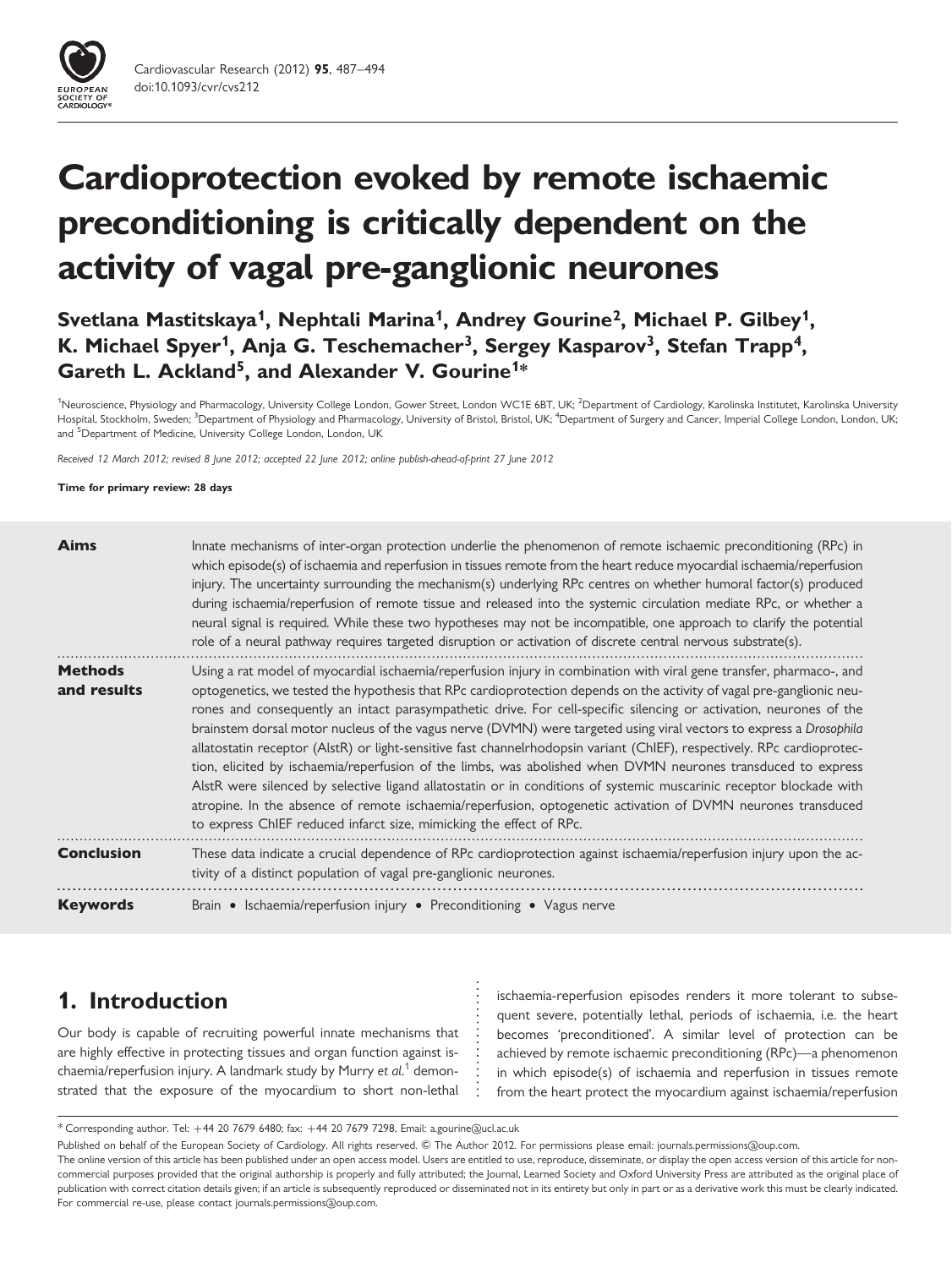injury. Although, promising results of recent trials in patients with acute myocardial infarction $2$  may facilitate the introduction of RPc procedure(s) into clinical practice, the mechanisms underlying RPc cardioprotection remain unclear.

The importance of the autonomic nervous system in mediating myocardial protection against ischaemia/reperfusion injury has been suggested by the demonstration that RPc is abolished under ganglionic blockade following systemic administration of hexamethonium,<sup>[3](#page-7-0)</sup> which blocks transmission in both sympathetic and parasympathetic ganglia. Vagus nerve stimulation reduces myocardial injury,  $4-6$  $4-6$  $4-6$  while RPc cardioprotection was found to be abolished in conditions of bilateral vagotomy. $7,8$  $7,8$  $7,8$  These data suggest that an intact parasympathetic activity is important for RPc cardioprotection. However, the vagus is a mixed nerve containing both sensory and motor fibres. Therefore, to avoid confounding factors associated with complete surgical vagotomy or electrical stimulation of the whole nerve, selective vagal 'de-efferentation' or selective recruitment of vagal motor outflow require cell-specific targeting of vagal pre-ganglionic neurones. In this study, we used pharmaco- and optogenetic approaches to test the hypothesis that the functional integrity of the central nervous parasympathetic circuitry is required for myocardial protection established by ischaemia/reperfusion stimulus applied to a remote tissue.

# 2. Methods

All the experiments were performed in accordance with the European Commission Directive 86/609/EEC (European Convention for the Protection of Vertebrate Animals used for Experimental and Other Scientific Purposes) and the UK Home Office (Scientific Procedures) Act (1986) with project approval from the Institutional Animal Care and Use Committee.

## 2.1 Animal preparation

Adult male Sprague-Dawley rats (280-340 g) were anaesthetised with pentobarbitone sodium (induction 60 mg kg<sup>-1</sup> ip; maintenance 10-15 mg kg<sup>-1</sup> h<sup>-1</sup> iv). Adequate anaesthesia was ensured by monitoring heart rate, arterial blood pressure, and the absence of a withdrawal response to a paw pinch. Animals were placed supine and a right carotid artery and left jugular vein cannulated for the measurement of arterial blood pressure and the administration of anaesthetic, respectively. The trachea was cannulated and animals were ventilated with room air using a positive pressure ventilator (Harvard Rodent Ventilator). A tidal volume of  $\sim$ 8–10 mL kg<sup>-1</sup> and a ventilator frequency similar to the normal respiratory frequency ( $\sim$  60 strokes min $^{-1}$ ) were used. Partial pressures of  $O_2$  and  $CO_2$  as well as pH of the arterial blood were measured every hour. The rate and volume of mechanical ventilation were adjusted to maintain blood gases within the physiological range. Standard lead II ECG was recorded throughout the experiment. Body temperature was maintained with a servo-controlled heating pad at  $37.0 \pm 0.2^{\circ}$ C.

### 2.2 Induction of RPc

To establish RPc cardioprotection, the protocol described by Shahid et  $al^9$  $al^9$  was used. Blood supply to the limbs was interrupted for 15 min by placing vessel clamps on both femoral arteries at the proximal level  $\sim$ 1 cm below the inguinal ligament. The Sham-RPc procedure involved dissection of both femoral arteries without occlusion.

# 2.3 Myocardial ischaemia/reperfusion

The heart was exposed via a left thoracotomy. A 5-0 monofilament polypropylene suture was passed around the left anterior descending (LAD) coronary artery to induce a temporary occlusion. The animals were subjected to 30 min of LAD coronary artery ligation, followed by 120 min of reperfusion. Successful coronary artery occlusion was confirmed by elevation of the ST-segment in the ECG and an immediate 15 – 30 mmHg fall in arterial blood pressure.

### 2.4 Measurements of infarct size

At the end of the reperfusion period, the LAD artery was re-occluded and 1 mL of 1.5% Evans blue dye was injected into the jugular vein for the assessment of the area at risk. The animal was then given an anaesthetic overdose (pentobarbital 250 mg  $kg^{-1}$  iv), the heart was excised, left ventricle was isolated, frozen, and sectioned into five to six transverse slices from the apex to the base. The slices were weighed and photographed. The area at risk was demarcated by the absence of Evans blue staining. The slices were then incubated with 1% 2,3,5-triphenyltetrasodium chloride (TTC) in Tris buffer (pH 7.4) for 15 min at 37°C, fixed in 4% formalin for 24 h, and photographed again. Viable myocardium is stained red by TTC, whereas necrotic myocardium appears pale yellow. The area at risk and the necrotic area were determined by computerized planimetry, normalized to the weight of each slice, with degree of necrosis (i.e. infarct size) expressed as the percentage of area at risk.

# 2.5 Targeting vagal pre-ganglionic neurones with viral vectors

Cholinergic vagal pre-ganglionic neurones of the dorsal motor nucleus of the vagus nerve (DVMN) express the transcriptional factor, Phox2, and were targeted using an artificial Phox2-activated promoter—PRSx8<sup>10</sup>— incorporated into lenti- and adenoviral vectors (AVs).<sup>[11](#page-7-0)</sup> Expression driven by PRSx8 is dependent on the activity of Phox2 and, therefore, expression in DVMN neurones is not surprising, given the putative role of Phox2 in the development of these neurones.<sup>12</sup>

The lentiviral construct used to express the G<sub>i</sub>-protein-coupled Drosophila allatostatin receptor (AlstR) in DVMN neurones has been described previously.[13,14](#page-7-0) In brief, the plasmid pTYF-PRSx8-AlstR-IRES2-eGFP (enhanced green fluorescent protein) was used to generate the lentiviral vector (LV). The LV system used was HIV-1-derived and pseudotyped with the VSV-G envelope.[15](#page-7-0) Titres of PRSx8-AlstR-eGFP-LV and the control vector (PRSx8-eGFP-LV) were between  $1 \times 10^9$  and  $1 \times 10^{10}$ transducing units  $mL^{-1}$ . Viral concentration and titration were carried out as described in detail previously.<sup>[15](#page-7-0)</sup>

To control the activity of DVMN neurones with high temporal resolution, we generated a new AV where a mutant of channelrhodopsin (ChR)—ChIEF—is fused with a red fluorescent protein—the tandem dimer Tomato (tdTomato) protein. The ChIEFtdTomato clone was kindly provided by Dr JY Lin (University of California). ChIEF is a chimeric ChR variant constructed from the N-terminal part of the ChR1 and the C-terminal part of the ChR2 and also incorporates an isoleucine 170 to valine mutation. ChIEF combines the reduced inactivation characteristics of ChR1 with more favourable cation permeability properties conferred by ChR2.<sup>[16](#page-7-0)</sup> The I170V mutation further improves the channel closure kinetics. Therefore, ChIEF allows a greater temporal control of neuronal activation by light pulses. Its spectral properties are similar to those of ChR2 but it shows more efficient membrane expression and trafficking in the mammalian cells.<sup>[16](#page-7-0)</sup>

In this study, ChIEFtdTomato was engineered into an AV under the control of an enhanced<sup>[17](#page-7-0),[18](#page-7-0)</sup> PRSx8 promoter.<sup>[10,11](#page-7-0)</sup> AVs were produced as described previously[.19](#page-7-0),[20](#page-7-0)

### 2.6 Viral gene transfer

Rats were anaesthetized [ketamine (60 mg  $kg^{-1}$ ; im) and medetomidine (250  $\mu$ g kg<sup>-1</sup>, im)] and placed in a stereotaxic frame. Adequate surgical anaesthesia was ensured by the absence of a withdrawal response to a paw pinch. DVMN neurones were targeted with two microinjections per side (0.25  $\mu$ L each, 0.05  $\mu$ L min<sup>-1</sup>) of a viral suspension containing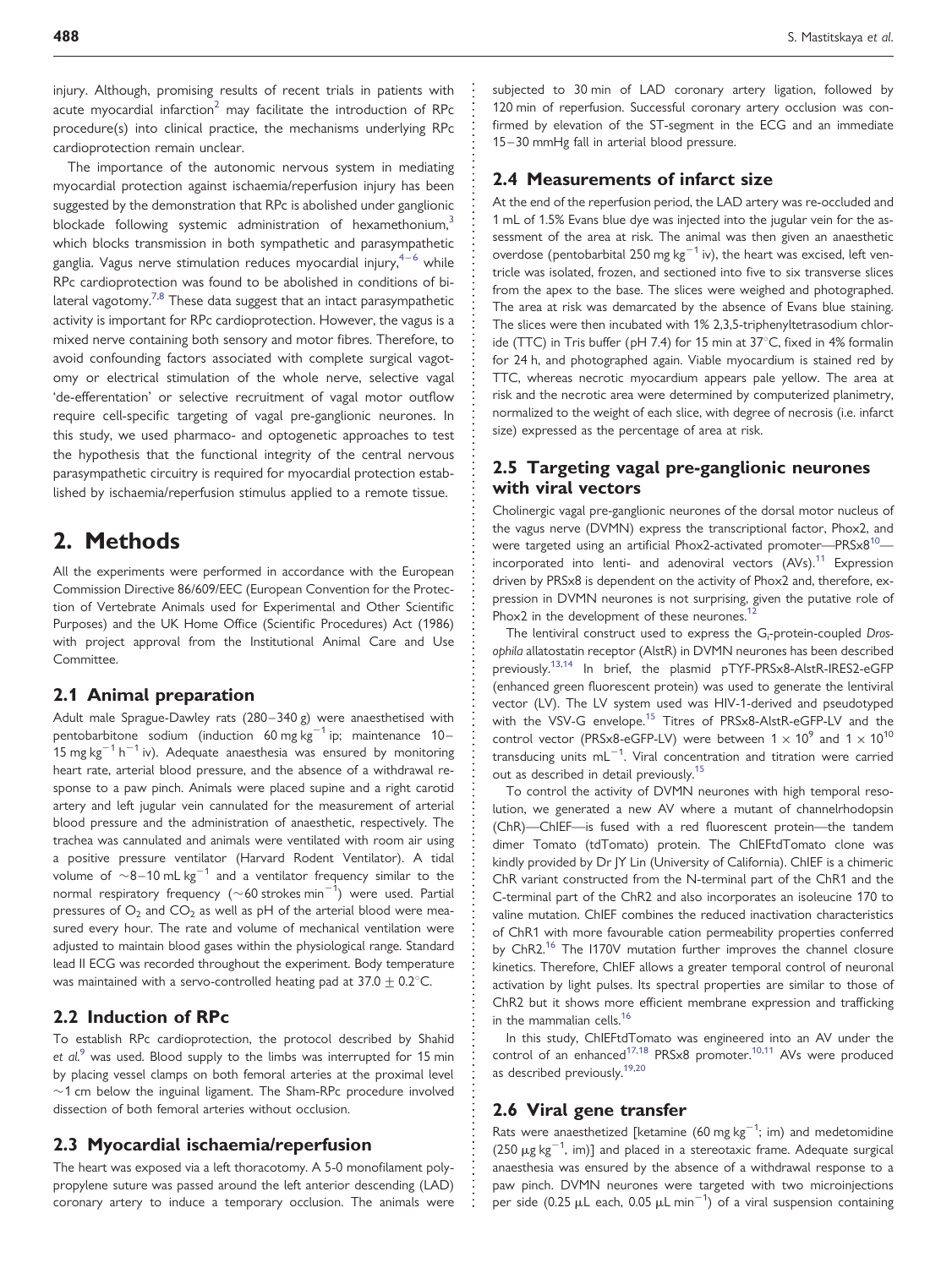<span id="page-2-0"></span>

Figure I Genetic targeting and silencing of vagal pre-ganglionic neurones in the dorsal motor nucleus of the vagus nerve (DVMN). (A) Confocal image of the coronal section of the rat brainstem targeted to express allatostatin receptor (AlstR) in the DVMN. Figure illustrates a representative example of the distribution of choline acetyltransferase (ChAT)-positive (i.e. cholinergic) (red) DVMN neurones transduced to express AlstR/eGFP (green). Colocalization appears yellow. Bregma level -14 mm. XII, hypoglossal motor nucleus (ChAT-positive, but not expressing eGFP). CC, central canal; (B) a representative example of the distribution of AlstR/eGFP-transduced DVMN neurones in relation to the location of A2 noradrenergic cells identified by tyrosine hydroxylase (TH) immunohistochemistry (red). Along with strong expression of AlstR/eGFP in the DVMN only occasional noradrenergic neurones were found to be transduced. Colocalization appears yellow (arrows). Bregma level -13.8 mm. (C) Representative cell-attached recording from an AlstR/eGFP-positive DVMN neurone illustrating its rapid and reversible silencing in response to allatostatin (0.5 µM); (D) currentvoltage relationship (IV) of allatostatin-induced current. Transduced DVMN neurone was voltage-clamped to -30 mV and hyperpolarizing voltage ramps to -130 mV (700 ms duration) were applied before and during allatostatin application. The displayed IV was obtained by subtracting the wholecell IV obtained under control conditions, from that obtained in the presence of allatostatin.

PRSx8-AlstR-eGFP-LV, PRSx8-eGFP-LV, PRSx8-ChIEFtdTomato-AV, or PRSx8-DsRed-AV (control for optogenetic experiments; this vector drives the expression of DsRed in the DVMN neurones). The PRSx8 promoter is also active in a population of noradrenergic neurones (A2 cell group) of the nucleus of the solitary tract located dorsal to the DVMN.<sup>[21](#page-7-0)</sup> To avoid transduction of A2 neurones, injections were placed immediately ventral to the DVMN using the following coordinates from calamus scriptorius (i) 0.5 mm rostral, 0.6 mm lateral, 0.8 mm ventral and (ii) 1.0 mm rostral, 0.8 mm lateral, 0.6 mm ventral. In our preliminary validation experiments conducted in six animals, along with widespread expression of the transgene in the DVMN, we only found occasional (2-5 per brainstem) neurones expressing ChIEFtdTomato and stained positive for the noradrenergic marker DBH. Similarly, in contrast to strong AlstR expression in almost the entire population of DVMN neurones, the majority of dorsally located noradrenergic neurones were not transduced (Figure 1A and B). Thus, precise stereotaxic targeting of the viral vector ensured specific transduction of DVMN neurones. Anaesthesia was reversed with atipemazole  $(1 \text{ mg kg}^{-1})$  and no complications were observed after the surgery.

# 2.7 In vitro electrophysiology: verification of transgene functionality

Rapid inhibitory and readily reversible effects of allatostatin were previ-ously reported to be selective for AlstR-expressing neurones.<sup>[22](#page-7-0)</sup> Binding of an allatostatin peptide to  $\text{AlstR}^{23}$  $\text{AlstR}^{23}$  $\text{AlstR}^{23}$  should lead to opening of inwardly rectifying  $K^+$  channels, neuronal hyperpolarization, and cessation of action potential firing. $22,24$  Naturally, AlstRs are only expressed in insects and allatostatin itself does not interfere with endogenous receptor complexes in mammals.[22,23](#page-7-0) Conversely, the activation of ChIEFtdTomato using blue light should lead to immediate neuronal depolarization and action potential firing. Visually guided patch-clamp recordings in the brainstem slice preparation were used to verify the efficacy of these approaches in silencing and activating DVMN neurones, respectively.

Seven to ten days after the delivery of PRSx8-AlstR-eGFP-LV or PRSx8-ChIEFtdTomato-AV into the DVMN, rats were sacrificed with halothane overdose and  $200$ - $\mu$ m coronal brainstem slices were cut and maintained as described previously.<sup>25</sup> Patch pipettes (3–6 M $\Omega$ ) were pulled from thin-walled borosilicate capillary glass (Clark Electromedical Instruments, Pangbourne, UK). Electrodes were filled with (in millimolar) 120 K-gluconate, 5 HEPES, 5 BAPTA, 1 NaCl, 1 MgCl<sub>2</sub>, 1 CaCl<sub>2</sub>, 2 K<sub>2</sub>ATP (pH 7.2). Recordings were carried out under an epifluorescence microscope (Zeiss Axioskop 2 FS, Zeiss, Germany) in artificial cerebrospinal fluid (aCSF, containing in millimolar; 118 NaCl, 3 KCl, 25 NaHCO<sub>3</sub>, 1 MgCl<sub>2</sub>, 2 CaCl<sub>2</sub>, and 10 glucose) saturated with 95% O<sub>2</sub>/5% CO<sub>2</sub> (pH 7.4) at  $28-32^{\circ}$ C. The recording chamber (volume 2 mL) was perfused with aCSF at a rate of  $4-5$  mL min<sup>-1</sup>. Recordings were performed in cell attached configuration and whole-cell mode using an EPC-9 amplifier and Pulse/Pulsefit software (Heka Elektronik, Lambrecht, Germany). Currents or membrane potentials were filtered at 1 kHz and digitized at 3 kHz.

DVMN neurones expressing AlstR were identified by eGFP fluorescence. To test neuronal responses to activation of AlstR, allatostatin (0.5–1 µM; Ser-Arg-Pro-Tyr-Ser-Phe-Gly-Leu-NH<sub>2</sub>, Phoenix Pharmaceuticals, USA) was added to the perfusate. For recordings from the DVMN neurones expressing ChIEFtdTomato, cells were identified by red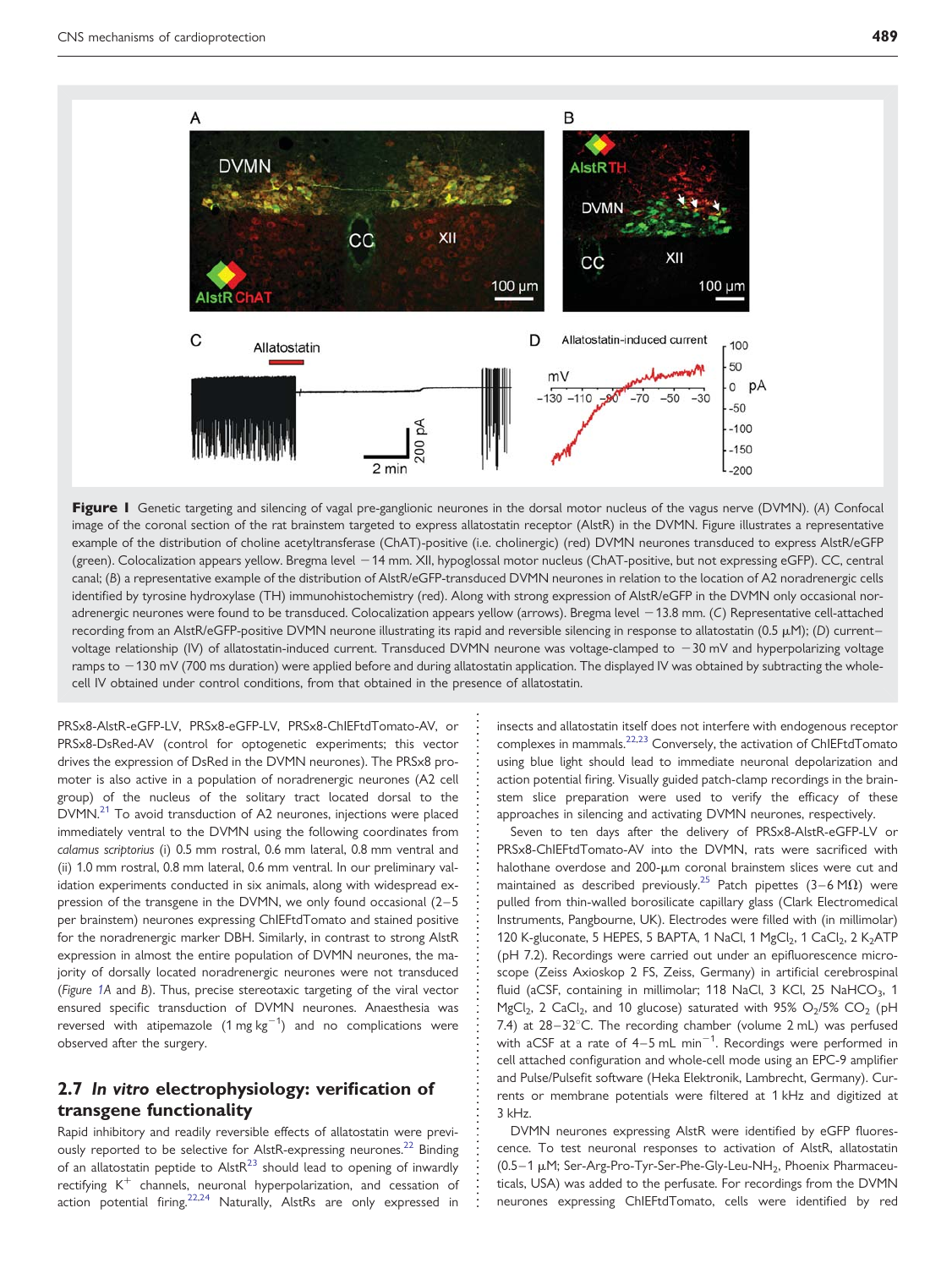(tdTomato) fluorescence. A light fibre connected to a 445 nm laser (Omicon, Germany) was submerged into the recording chamber and pointed towards the slice. Duration and intensity of light pulses were controlled by laser software and triggered from the EPC-9 amplifier. Control recordings verified that neither allatostatin ( $n = 5$ ) nor 445 nm light ( $n = 1$ ) 4) had an effect on electrical activity in untransduced DVMN neurones.

# 2.8 Immunohistochemistry: verification of transgene expression

At the end of the in vivo experiments, the rats transduced to express AlstR/eGFP or ChIEFtdTomato in the DVMN neurones were perfused through the ascending aorta with 0.9% saline solution followed by 4% phosphate-buffered (0.1 M, pH 7.4) paraformaldehyde. After 12 h of postfixation and subsequent cryoprotection (30% sucrose), 30-µm-thick coronal sections were collected along the rostro-caudal extent of the medulla oblongata. Sections were processed for the immunohistochemical detection of choline acetyl-transferase (ChAT) or tyrosine hydroxylase (TH). Tissue was incubated in goat anti-ChAT (1:500, Chemicon) or sheep anti-TH (1:250, Abcam) followed by donkey anti-goat Alexa Fluor568 or biotinylated rabbit anti-sheep (1:500) amplified by AMCA avidin DCS (1:250, Vector laboratories). Identification of AlstR-expressing neurones was enhanced by eGFP immunostaining as described previously.<sup>13</sup> All brainstem sections from this group, including those stained for ChAT and TH, were subsequently incubated in chicken anti-GFP antibody (1:250, Avés) for 48 h followed by goat anti-chicken Alexa Fluor488 (1:1000, Molecular Probes).

# 2.9 Experimental protocols

# 2.9.1 RPc in conditions of DVMN silencing

A small occipital craniotomy was performed and a miniature polyethylene catheter was slid around the caudal surface of the cerebellum and secured in place with dental impression material with the catheter tip placed in the cisterna magna. All rats transduced with either PRSx8-AlstR-eGFP-LV or PRSx8-eGFP-LV received slow continuous infusion of allatostatin (100  $\mu$ M in aCSF; 4  $\mu$ L h<sup>-1</sup>) starting 15 min prior to RPc or sham-RPc procedures and lasting till the end of the myocardial ischaemia/reperfusion period.

#### 2.9.2 Optogenetic conditioning of the heart

Occipital craniotomy was performed and the cerebellum was partially removed to expose the dorsal part of the medulla oblongata overlaying dorsal vagal complex, including the DVMN. DVMN neurones were stimulated using blue light (445 nm, 10 ms pulses, 10 Hz) delivered via an optrode placed against the brainstem surface. Light stimulation commenced 25 min prior to myocardial ischaemia (to follow the timeline of the RPc protocol) and lasted 10 min into the reperfusion period. Atropine was administered (initial bolus dose  $2 \text{ mg kg}^{-1}$  iv 15 min prior to light onset; followed by infusion at a rate of 1 mg  $kg^{-1} h^{-1}$  iv) to separate groups of animals in order to determine the effect of systemic muscarinic receptor blockade on cardioprotection elicited by optogenetic stimulation of the DVMN neurones.

#### 2.9.3 RPc in conditions of systemic muscarinic receptor blockade with atropine

The systemic muscarinic receptor blockade was achieved by iv infusion of atropine methyl nitrate 15 min prior to RPc or sham-RPc procedures (initial bolus dose  $2 \text{ mg kg}^{-1}$  iv; followed by infusion at a rate of 1 mg kg<sup>-1</sup> h<sup>-1</sup> iv).

### 2.10 Statistical analysis

Data are reported as mean  $\pm$  SEM. Data were compared by Kruskal– Wallis ANOVA by ranks or Student's t-test, as appropriate. Values of P  $<$  0.05 were considered to be significant.

# 3. Results

A LV bearing the PRSx8 promoter was highly efficient in driving the expression of AlstR/eGFP in DVMN neurones (Figure [1A](#page-2-0) and B). First, patch-clamp recordings in brainstem slices were used to confirm that activation of AlstR inhibits the activity of transduced neurones by opening inwardly rectifying  $K^+$  channels, hyperpolarization, and cessation of action potential generation.<sup>[22](#page-7-0)</sup> DVMN neurones expressing AlstR/eGFP recorded in cell-attached configuration had a mean firing rate of 1.7  $\pm$  0.4 Hz (n = 6). Application of allatostatin reversibly abolished action potential firing within 2 min in five cells (Figure [1](#page-2-0)C) and decreased firing rate by 55% in one remaining cell. In whole-cell current clamp recording configuration, allatostatin induced a  $5.3 + 0.8$  mV hyperpolarization and cessation of firing, caused by activation of an inwardly rectifying  $K^+$  conductance, as revealed in voltage clamp recordings ( $n = 4$ ) (Figure [1D](#page-2-0)). Thus, targeted stereotaxic delivery of the viral vector (avoiding transduction of dorsally located catecholaminergic neurones, Figure [1](#page-2-0)B), the specificity of the PRSx8 promoter, and the effective silencing of transduced AlstR-expressing neurones by allatostatin allowed the accurate assessment of the functional role of DVMN vagal pre-ganglionic neurones with high temporal resolution.

The efficacy of RPc cardioprotection was then assessed, while DVMN neurones were inhibited by allatostatin (100  $\mu$ M) continuously infused (4  $\mu$ L h<sup>-1</sup>) into the cisterna magna (Figure [2](#page-4-0)A). RPc induced by ischaemia/reperfusion of the limbs reduced myocardial ischaemia/ reperfusion injury as evident from a significant ( $P < 0.01$ ) reduction in the infarct size (Figure [2B](#page-4-0)). Selective DVMN silencing abolished RPc cardioprotection ( $P = 0.004$ ) while having no effect on the infarct size in animals not subjected to RPc (Figure [2](#page-4-0)B). There were no differences in the areas at risk between groups of animals recruited into the experimental groups. There were also no differences in mean arterial blood pressure or heart rate between the groups of animals either before, or during myocardial ischaemia and reperfusion (Table [1](#page-4-0)). Thus, RPc cardioprotection appears to be crucially dependent on the activity of DVMN neurones.

By extension, activation of DVMN neurones in the absence of remote ischaemia/reperfusion should result in cardioprotection. To test this hypothesis, we used optogenetics to increase DVMN neuronal activity with high resolution and specificity. DVMN neurones transduced to express ChIEFtdTomato (Figure [3A](#page-5-0) and B) displayed precisely timed depolarizations and action potential firing in response to flashes of blue (445 nm) light (Figure [3A](#page-5-0)). Voltage clamp analysis revealed that light stimulation induces an inward current with half maximal activation by a 5 ms light pulse (Figure [3](#page-5-0)C). Consequently, optogenetic stimulation of DVMN in vivo was performed with 10 ms pulse duration at a frequency of 10 Hz (a stimulation regime not associated with changes in heart rate or blood pressure; Table [1](#page-4-0)). Optogenetic stimulation of DVMN markedly reduced the infarct size  $(P = 0.008;$  Figure [3D](#page-5-0)), indicating that increased activity of this specific neuronal population is sufficient to limit ischaemia/reperfusion myocardial injury, effectively mimicking the effect of RPc. In conditions of systemic administration of atropine optogenetic stimulation of the DVMN neurones failed to establish cardioprotection (Figure [3D](#page-5-0)).

This observation prompted the experiment to determine whether a muscarinic receptor mechanism mediates RPc cardioprotection. RPc conferred no cardioprotection in conditions of the systemic muscarinic receptor blockade with atropine methyl nitrate (Figure [4](#page-6-0)) that has a limited ability to cross the blood-brain barrier. Atropine had no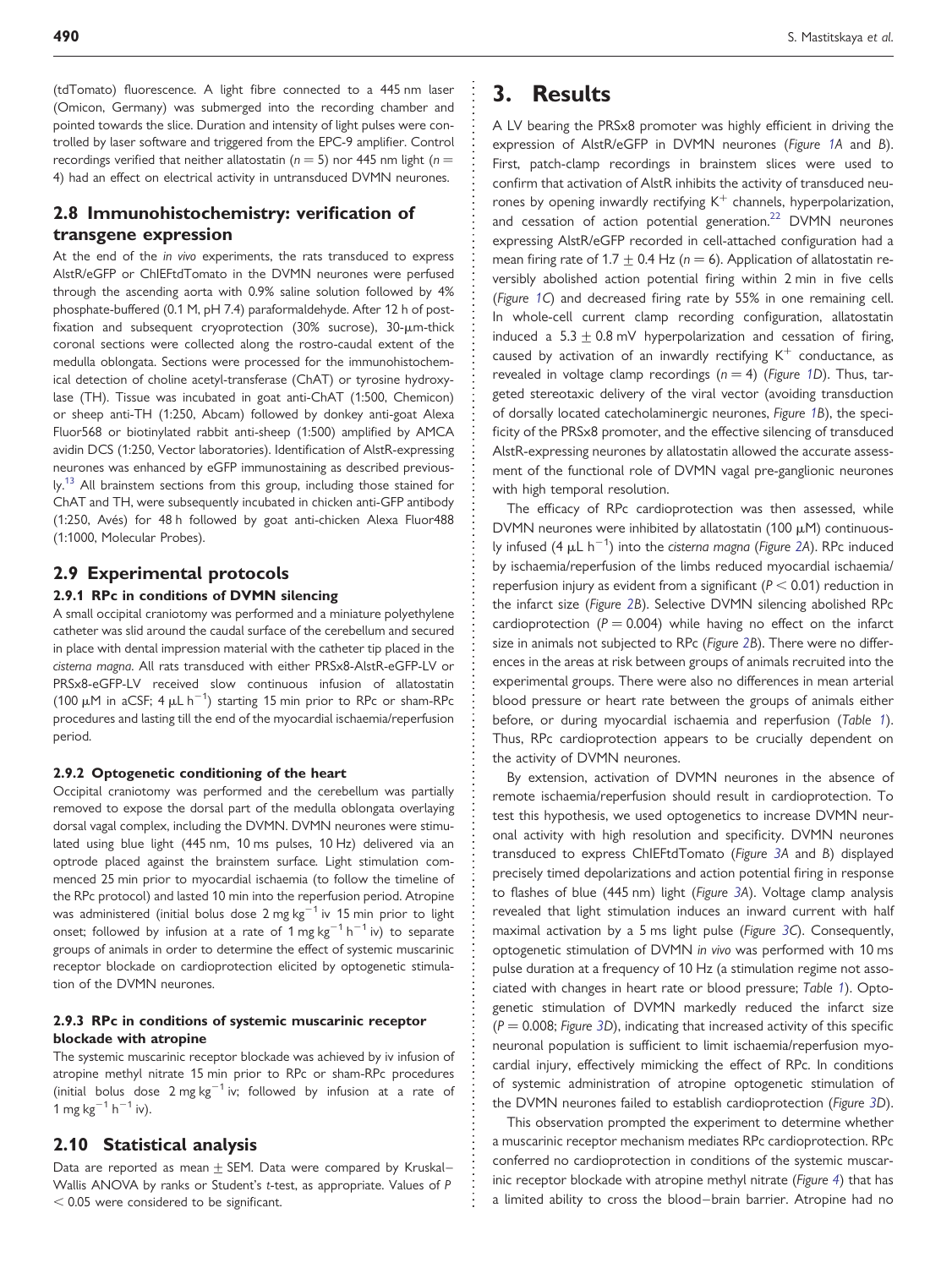Table 1 Haemodynamic data

<span id="page-4-0"></span>

Figure 2 Remote preconditioning (RPc) cardioprotection critically depends on the activity of DVMN vagal pre-ganglionic neurones. (A) Illustration of the experimental protocols. RPc was induced by 15 min occlusion of both femoral arteries, followed by 10 min reperfusion. The Sham-RPc procedure involved dissection of both femoral arteries without occlusion. Arrow indicates the start of allatostatin infusion into the cisterna magna. eGFP, animals transduced to express eGFP in the DVMN. AlstR, animals transduced to express AlstR/eGFP in the DVMN. MI, myocardial ischaemia. (B) Silencing DVMN neurones abolishes RPc cardioprotection. The infarct size is presented as the percentage of area at risk. Individual data and means  $\pm$ SEM are shown.  $*P < 0.01$  (Kruskal–Wallis ANOVA by ranks).

|                                                    | Variable       | Pre-ischaemia | End ischaemia | <b>Reperfusion (min)</b> |            |             |
|----------------------------------------------------|----------------|---------------|---------------|--------------------------|------------|-------------|
|                                                    |                |               |               | 30                       | 60         | 120         |
| DVMN silencing experiment                          |                |               |               |                          |            |             |
| DVMN neurones expressing eGFP                      |                |               |               |                          |            |             |
| Allatostatin + sham-RPc $(n = 7)$                  | <b>MAP</b>     | $106 + 7$     | $101 + 7$     | $96 + 6$                 | $92 + 5$   | $91 + 4$    |
|                                                    | <b>HR</b>      | $408 + 8$     | $411 + 9$     | $389 + 10$               | $393 + 10$ | $405 + 9$   |
| Allatostatin + RPc $(n = 8)$                       | <b>MAP</b>     | $111 + 11$    | $108 + 13$    | $104 + 8$                | $101 + 6$  | $96 + 7$    |
|                                                    | H <sub>R</sub> | $427 + 8$     | $429 + 10$    | $422 + 8$                | $427 + 9$  | $420 + 10$  |
| DVMN neurones expressing AlstR                     |                |               |               |                          |            |             |
| Allatostatin + sham-RPc $(n = 7)$                  | <b>MAP</b>     | 115 $\pm$ 9   | $104 + 10$    | $99 + 8$                 | $91 + 7$   | $82 \pm 7$  |
|                                                    | <b>HR</b>      | 401 $\pm$ 9   | $421 \pm 13$  | $397 + 12$               | $384 + 12$ | $387 + 13$  |
| Allatostatin + RPc $(n = 8)$                       | MAP            | $117 + 9$     | $103 + 7$     | $102 + 5$                | $101 + 5$  | $97 + 6$    |
|                                                    | <b>HR</b>      | $413 + 15$    | $430 + 9$     | $405 + 7$                | $407 + 7$  | $409 + 10$  |
| Optogenetic preconditioning experiment             |                |               |               |                          |            |             |
| DsRed—DVMN blue light $(n = 7)$                    | <b>MAP</b>     | $92 + 9$      | $82 + 7$      | $78 + 3$                 | $77 + 5$   | $80 + 5$    |
|                                                    | <b>HR</b>      | $401 + 12$    | $403 + 8$     | $384 + 5$                | $380 + 7$  | $388 \pm 8$ |
| CHIEFtdTomato—DVMN blue light $(n = 6)$            | <b>MAP</b>     | $99 + 6$      | $79 + 4$      | $78 + 4$                 | $80 + 5$   | $83 + 4$    |
|                                                    | <b>HR</b>      | $420 + 6$     | $415 + 8$     | $402 + 7$                | $397 + 9$  | $393 + 9$   |
| DsRed—DVMN blue light + atropine ( $n = 7$ )       | <b>MAP</b>     | $106 + 11$    | $85 + 5$      | $90 + 4$                 | $90 + 7$   | $80 + 7$    |
|                                                    | <b>HR</b>      | $391 + 17$    | $392 + 11$    | $393 + 10$               | $410 + 12$ | $402 + 11$  |
| CHIEFtdTomato—DVMN blue light + atropine $(n = 8)$ | <b>MAP</b>     | $99 + 10$     | $76 + 6$      | $84 + 5$                 | $79 + 4$   | $71 \pm 3$  |
|                                                    | <b>HR</b>      | $379 + 14$    | $392 + 15$    | $389 + 11$               | $380 + 20$ | $384 + 10$  |

AlstR, allatostatin receptor; DVMN, dorsal motor nucleus of the vagus nerve; eGFP, enhanced green fluorescent protein; HR, heart rate (min $^{-1}$ ); MAP, mean arterial blood pressure (mmHg); RPc, remote preconditioning.

effect on heart rate in animals subjected to the RPc procedure (Table [2](#page-6-0)), consistent with the data showing that in rats, anaesthetized with pentobarbital, chronotropic vagal tone is significantly reduced.<sup>[26](#page-7-0)</sup>

# 4. Discussion

The present study reveals a crucial dependence of interorgan (limbheart) protection against ischaemia/reperfusion injury upon the

activity of a distinct population of vagal pre-ganglionic neurones residing in the DVMN. It also demonstrates for the first time that activation of a specific central nervous substrate can effectively protect the heart against lethal ischaemia/reperfusion injury.

Here, we tested the hypothesis that cardioprotection induced by ischaemia/reperfusion of the remote tissue requires functional integrity of the central nervous parasympathetic circuitry and, by extension, an intact parasympathetic activity. This hypothesis was based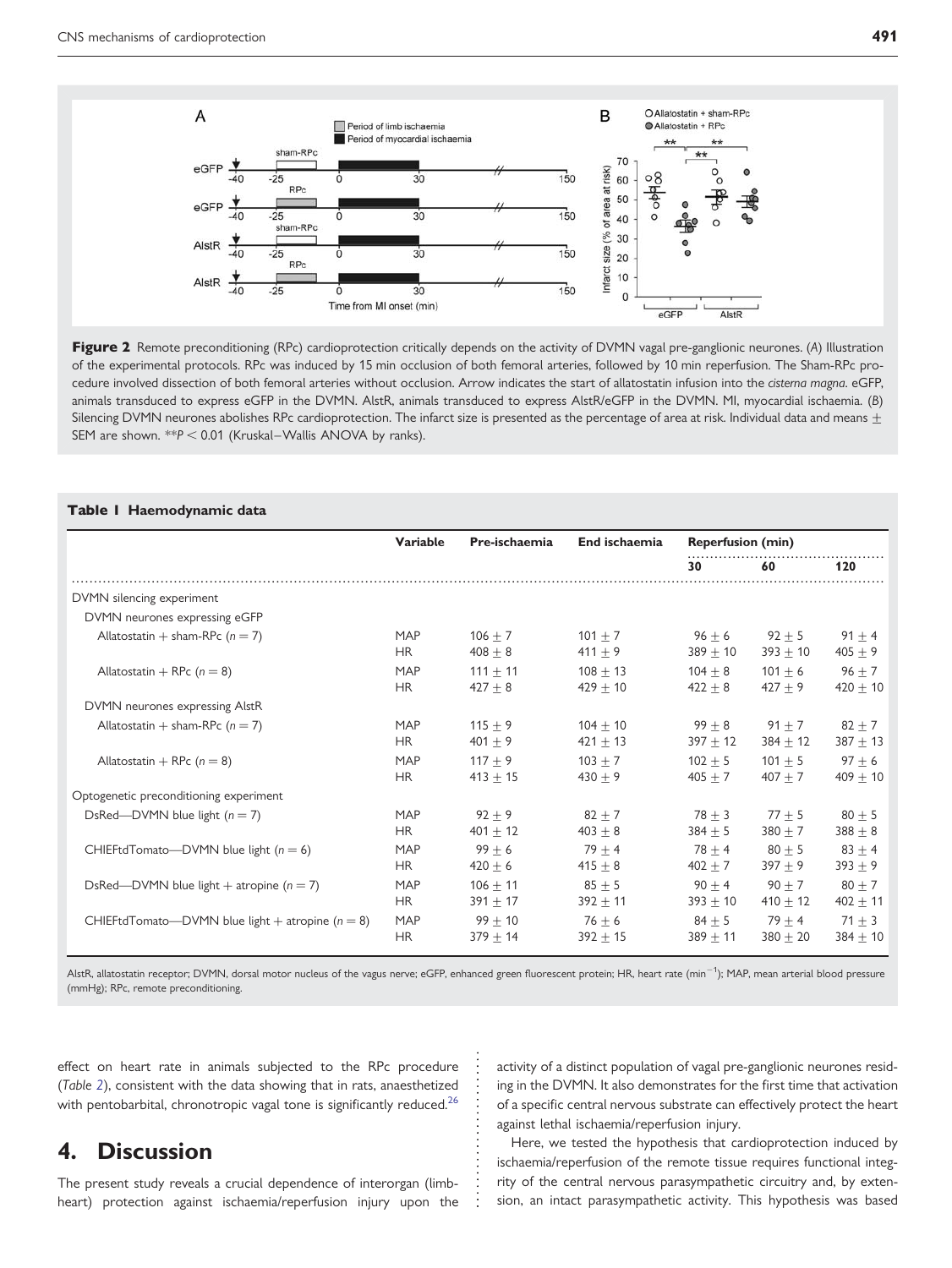<span id="page-5-0"></span>

Figure 3 Optogenetic stimulation of DVMN neurones mimics RPc cardioprotection. (A) Representative whole-cell current-clamp recording from CHIEFtdTomato-expressing DVMN neurone illustrating depolarization and action potential firing in response to blue light (20 ms pulses). Four consecutive traces are overlaid. Action potential was elicited in response to 15 out of 16 pulses; (B) DVMN neurones expressing CHIEFtdTomato. Scale  $bar = 30 \mu m$ . (C) The mean data from voltage-clamp recordings ( $n = 6$ ) at a holding potential of  $-50 \text{ mV}$  demonstrating the relationship between duration of the light stimulus and the normalized amplitude of inward current elicited by opening CHIEF channel; (D) optogenetic stimulation of DVMN neurones reduces myocardial ischaemia/reperfusion injury via a muscarinic receptor-mediated mechanism. Control animals were transduced to express DsRed in the DVMN. The infarct size is presented as the percentage of area at risk. Individual data and means  $\pm$  SEM are shown.  $*P < 0.01$  (Kruskal-Wallis ANOVA by ranks).

on the following earlier findings. First, RPc is abolished by systemic hexamethonium administration, $3$  which blocks transmission in both sympathetic and parasympathetic ganglia. Second, electrical stimulation of the vagus nerve is cardioprotective, limits myocardial ischae $mia/reperfusion$  injury, $5,6$  $5,6$  and reduces the number of severe arrhythmias and overall lethality. $4$  Our recent observations also demonstrated that RPc cardioprotection is abolished by bilateral cervical vagotomy.<sup>7,8</sup> However, while eliminating vagal efferent activity, cervical vagotomy also interrupts the transmission of sensory information from the heart (and other internal organs) to the CNS. To avoid confounding factors associated with complete surgical vagotomy, here we performed a selective (albeit partial) vagal 'de-efferentation' by cell-specific targeting and silencing of vagal pre-ganglionic neurones in the DVMN that contribute to tonic C-fibre-mediated innervation of the heart.<sup>[27](#page-7-0)</sup> In support of our hypothesis, we found that RPc fails to establish cardioprotection when DVMN neurones are silenced.

In this study, all the experiments were conducted in rats anaesthetized with pentobarbital which is known to suppress chronotropic vagal tone;<sup>[26](#page-7-0)</sup> hence the heart rate in animals subjected to RPc was not affected by either silencing or optogenetic activation of the DVMN neurones or in conditions of systemic muscarinic receptor blockade with atropine. This is consistent with the data demonstrating that the chronotropic control of the heart is provided predominantly by a population of vagal pre-ganglionic neurones located in the nucleus ambiguus.<sup>[28](#page-7-0)</sup> Collectively, these data indicate that while an intact vagal supply is essential for RPc cardioprotection, its beneficial effect is independent of heart rate modulation as demonstrated by prior studies involving electrical stimulation of the vagus nerve.<sup>5</sup> In contrast to an earlier view still conveyed by the majority of the physiology textbooks, there is strong evidence that demonstrates functional vagal innervation of the ventricles (see for example Lewis et al. $^{29}$ ). Here, we demonstrate that a muscarinic receptor mechanism mediates RPc cardioprotection and confirm the existence of a significant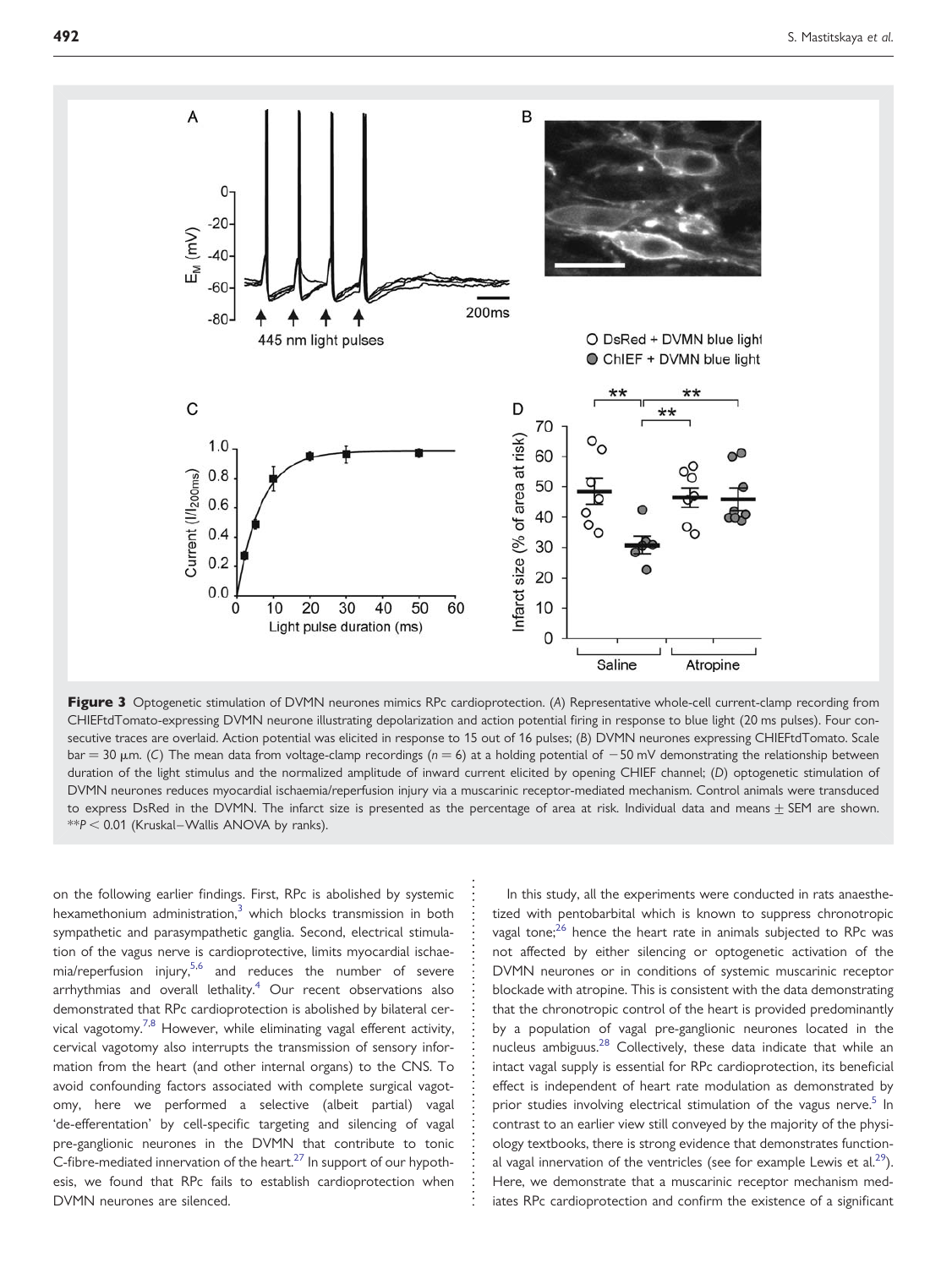<span id="page-6-0"></span>cholinergic supply to the right and left ventricles of the heart in a rat strain used in this study (Sprague-Dawley) [\(Supplementary material](http://cardiovascres.oxfordjournals.org/lookup/suppl/doi:10.1093/cvr/cvs212/-/DC1) [online,](http://cardiovascres.oxfordjournals.org/lookup/suppl/doi:10.1093/cvr/cvs212/-/DC1) Figure). These results suggest that an increased efferent vagal outflow reduces myocardial injury through the potent cardio-



Figure 4 Muscarinic receptor mechanisms mediate RPc cardioprotection. RPc was induced by 15 min occlusion of both femoral arteries, followed by 10 min reperfusion. The Sham-RPc procedure involved the dissection of both femoral arteries without occlusion. Atropine infusion commenced 15 min prior to RPc or sham-RPc. RPc conferred no cardioprotection in conditions of systemic muscarinic receptor blockade. The infarct size is presented as the percentage of area at risk. Individual data and means  $\pm$  SEM are shown.  $**P < 0.01$  (Kruskal – Wallis ANOVA by ranks).

protective effects of acetylcholine (which is as potent as adenosine in eliciting cardioprotection) reported previously. $30-33$  $30-33$ 

The mechanism of RPc-induced cardioprotection was suggested to involve humoral factor(s) produced during ischemia/reperfusion of the remote tissue and released into the systemic circulation,  $34-38$  $34-38$  $34-38$ or a neural component,  $3,37,39-42$  $3,37,39-42$  or both.  $37,43$  $37,43$  $37,43$  Several studies clearly demonstrated that RPc cardioprotection requires intact sensory in-nervation of the peripheral ischaemic tissue.<sup>[37,39,43](#page-7-0)</sup> Based on those data, together with the results of our studies, we proposed the existence of a 'remote preconditioning reflex'<sup>7</sup> which involves sensory input from the remote ischaemic organ/tissue and protects the heart via recruitment of a distinct population of vagal pre-ganglionic neurones in the DVMN. Indeed, this study demonstrates that the key component of inter-organ remote protection against ischaemia/ reperfusion injury is neural, since DVMN neurones are essential for RPc, while their activation (even in the absence of any humoral factor(s) released from the ischaemic limb) is sufficient to establish cardioprotection. These results do not exclude the involvement of humoral factor(s),  $37,43$  but demonstrate that in order to establish cardioprotection an enigmatic 'humoral pathway' of RPc requires functional integrity of DVMN neurones. Several disparate experimental models indicate that direct myocardial preconditioning cardioprotection does not require intact connections between the heart and the central nervous system. Therefore, the parasympathetic pathway of myocardial protection described in this report may only be recruited under certain conditions, for example when RPc stimulus is applied to the tissue located away from the heart.

Ongoing trials of the efficacy of vagus nerve stimulation in chronic heart failure patients are expected to confirm the results of the preliminary report showing significant improvements in the quality of life and left ventricular function.<sup>44</sup> Intermittent arm ischaemia in humans was recently reported to increase parasympathetic tone.<sup>45</sup> The results of the present study obtained with optogenetic stimulation of DVMN suggest that timely application of the vagus nerve stimulation or other procedures/treatments which reflexly increase vagal activity may be highly effective in protecting the heart against acute lethal ischaemia/reperfusion injury and decreasing morbidity and mortality of patients with ischaemic heart disease.

|                                                       | Variable   | Pre-ischaemia | End ischaemia | <b>Reperfusion (min)</b> |            |            |
|-------------------------------------------------------|------------|---------------|---------------|--------------------------|------------|------------|
|                                                       |            |               |               | 30                       | 60         | 120        |
| Experiment with systemic muscarinic receptor blockade |            |               |               |                          |            |            |
| Sham-RPc $(n = 10)$                                   | <b>MAP</b> | $98 + 9$      | $98 + 7$      | $100 + 7$                | $103 + 6$  | $106 + 5$  |
|                                                       | <b>HR</b>  | $416 + 12$    | $438 + 11$    | $421 + 12$               | $423 + 9$  | $419 + 11$ |
| RPc $(n = 12)$                                        | <b>MAP</b> | $103 + 4$     | $95 + 5$      | $97 + 5$                 | $94 + 4$   | $90 + 3$   |
|                                                       | HR         | $427 + 9$     | $431 + 7$     | $437 + 9$                | $436 + 7$  | $434 + 7$  |
| Atropine + sham-RPc $(n = 5)$                         | <b>MAP</b> | $105 + 10$    | $92 + 5$      | $104 + 2$                | $89 + 10$  | $81 + 6$   |
|                                                       | HR         | $412 + 12$    | $414 + 18$    | $410 + 10$               | $424 + 11$ | $409 + 16$ |
| Atropine + RPc $(n = 7)$                              | <b>MAP</b> | $107 + 7$     | $95 + 7$      | $103 + 3$                | $103 + 3$  | $91 + 5$   |
|                                                       | HR         | $439 + 22$    | $437 + 15$    | $430 + 11$               | $424 + 13$ | $413 + 18$ |

#### Table 2 Haemodynamic data

HR, heart rate (min $^{-1}$ ); MAP, mean arterial blood pressure (mmHg); RPc, remote preconditioning.